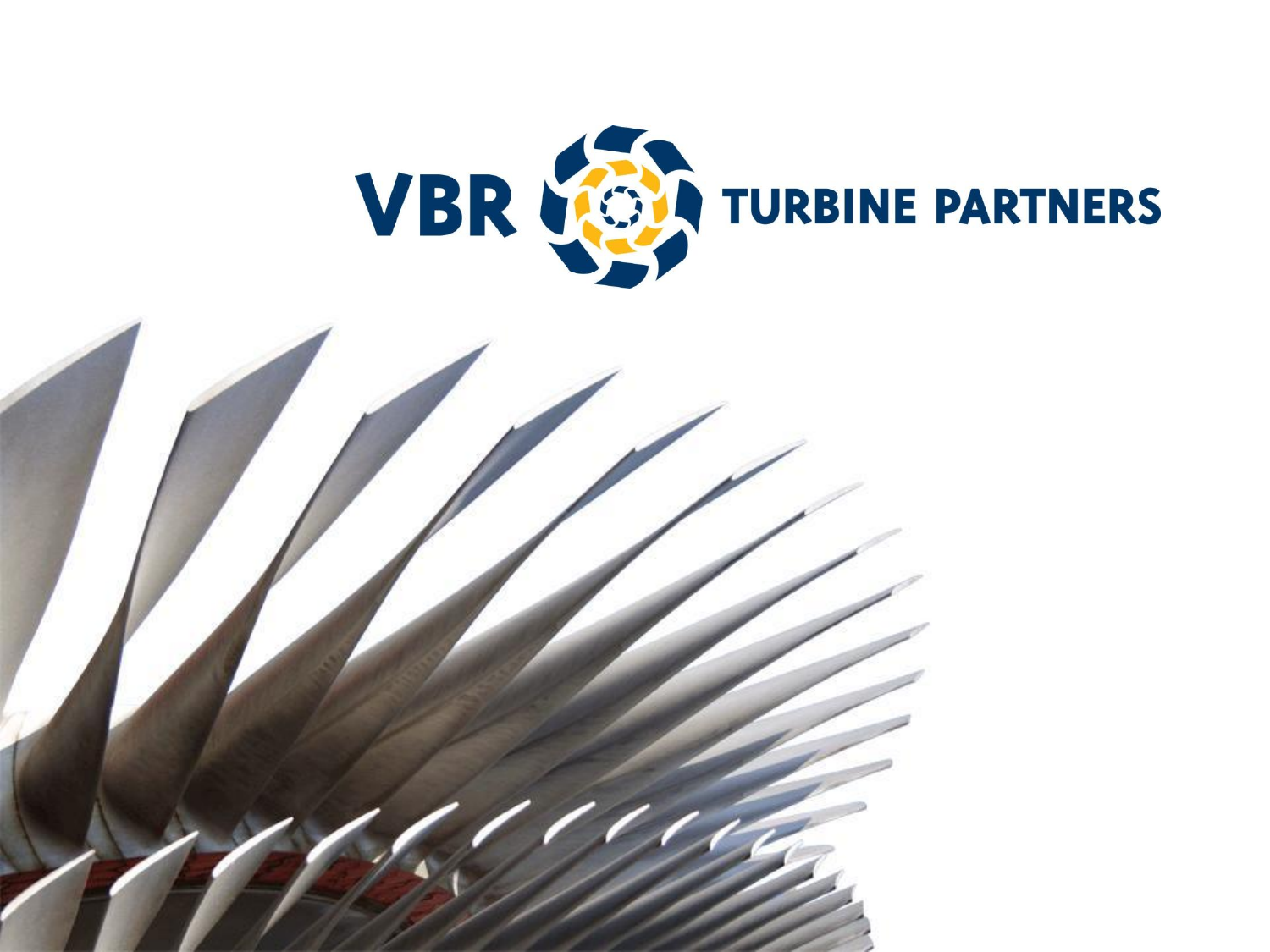# Strategic spare parts planning for industrial gas turbines

Jeroen van Veldhuizen, VBR Turbine Partners

14th Industrial & Power Gas Turbine O&M Conference

Birmingham, U.K.

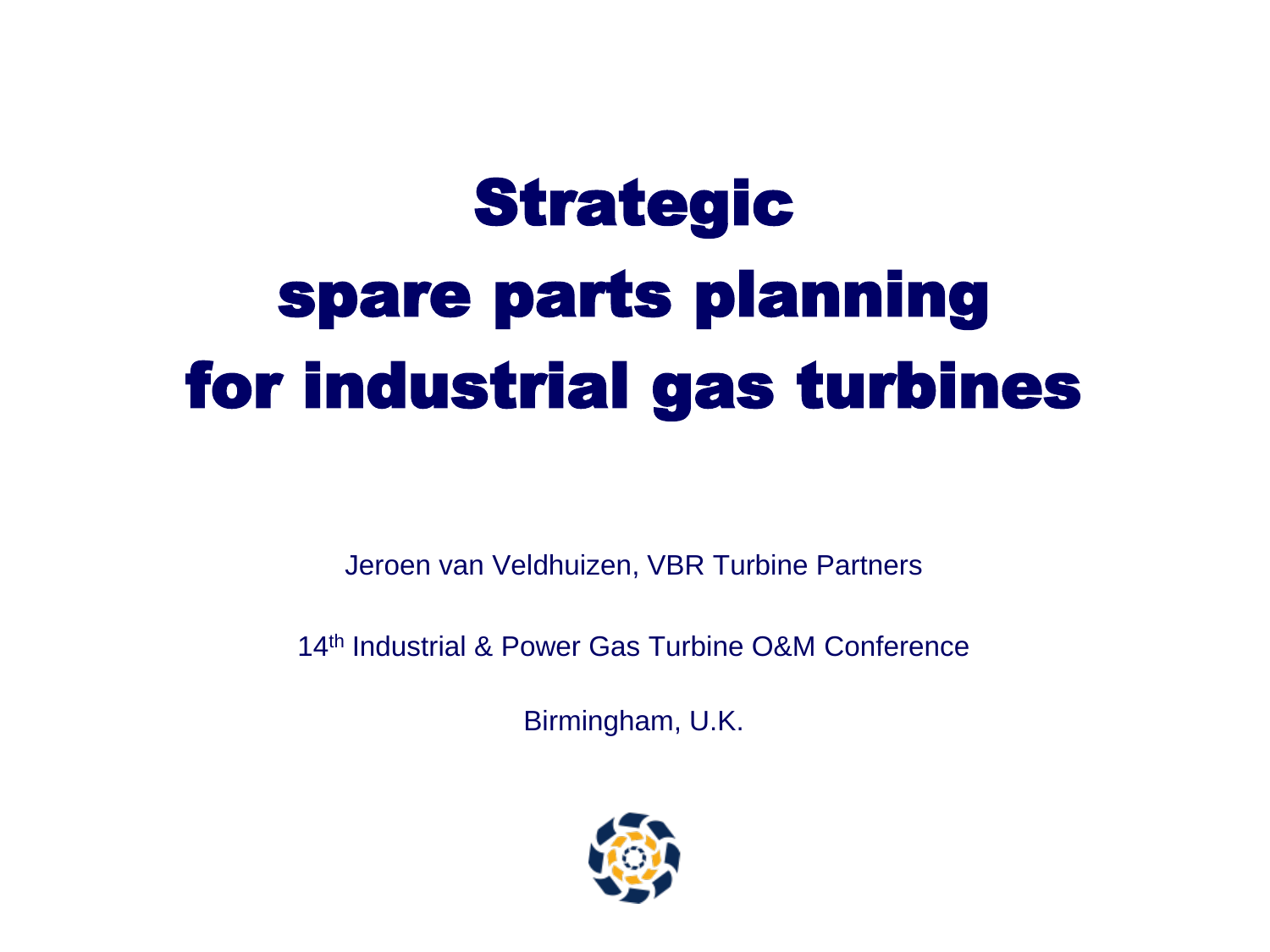#### **Strategic spare parts planning …**



By rewiring the boat himself, Bob thought he could scrape together enough cash for a trailer.

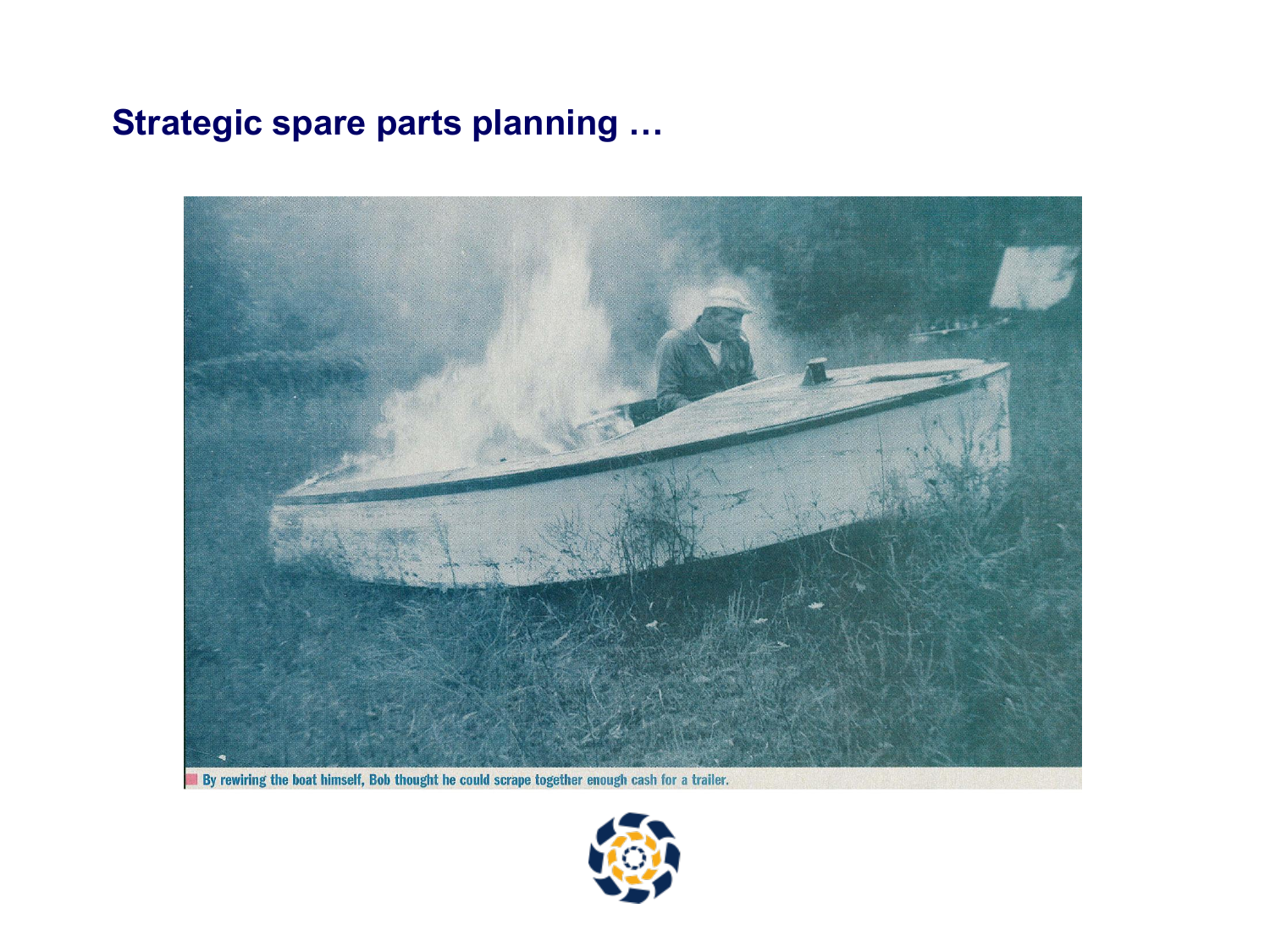#### **VBR Turbine Partners at a glance**

VBR Turbine Partners :

Independent ISO 9001/2008 certified maintenance experts for GE LM1600, LM2500(+), LM5000 and LM6000 aero-derivate gas turbines and their packages & auxiliaries.

#### VBR maintenance solutions

- 24/7 maintenance agreements
- Maintenance management support
- Trip prevention & performance upgrade
- CLN emission reduction retrofits
- Inspection, repair & replacement
- Engine overhaul & hot section exchange
- Control system upgrade & retrofit
- DLE mapping
- Strategic spare parts planning



Located in the Netherlands and in the UK

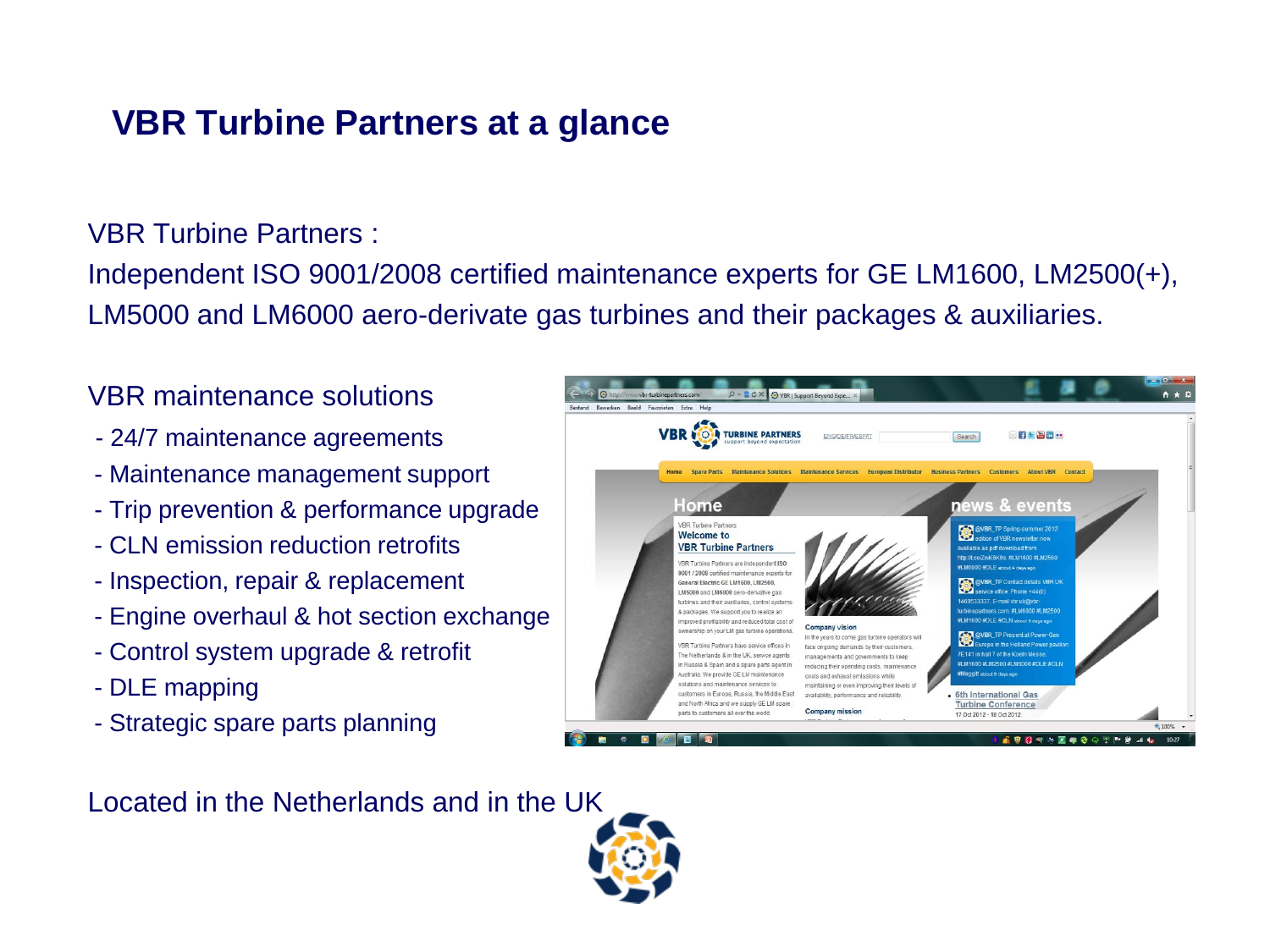## **Content**

- 1. Why strategic spare parts planning?
- 2. How can spare parts planning support the objectives of gas turbine operators?
- 3. Internal and external gas turbine parts
- 4. Spare parts planning for internal gas turbine parts
- 5. Spare parts planning for external gas turbine parts: 3 categories
- 6. Category 1: very critical parts and preferred sourcing option
- 7. Category 2: medium critical parts and preferred sourcing option
- 8. Category 3: non critical parts and preferred sourcing option
- 9. Required origin and required condition of gas turbine spare parts
- 10. Type of supplier and purchasing conditions for gas turbine spare parts
- 11. Conclusions
- 12. Questions?

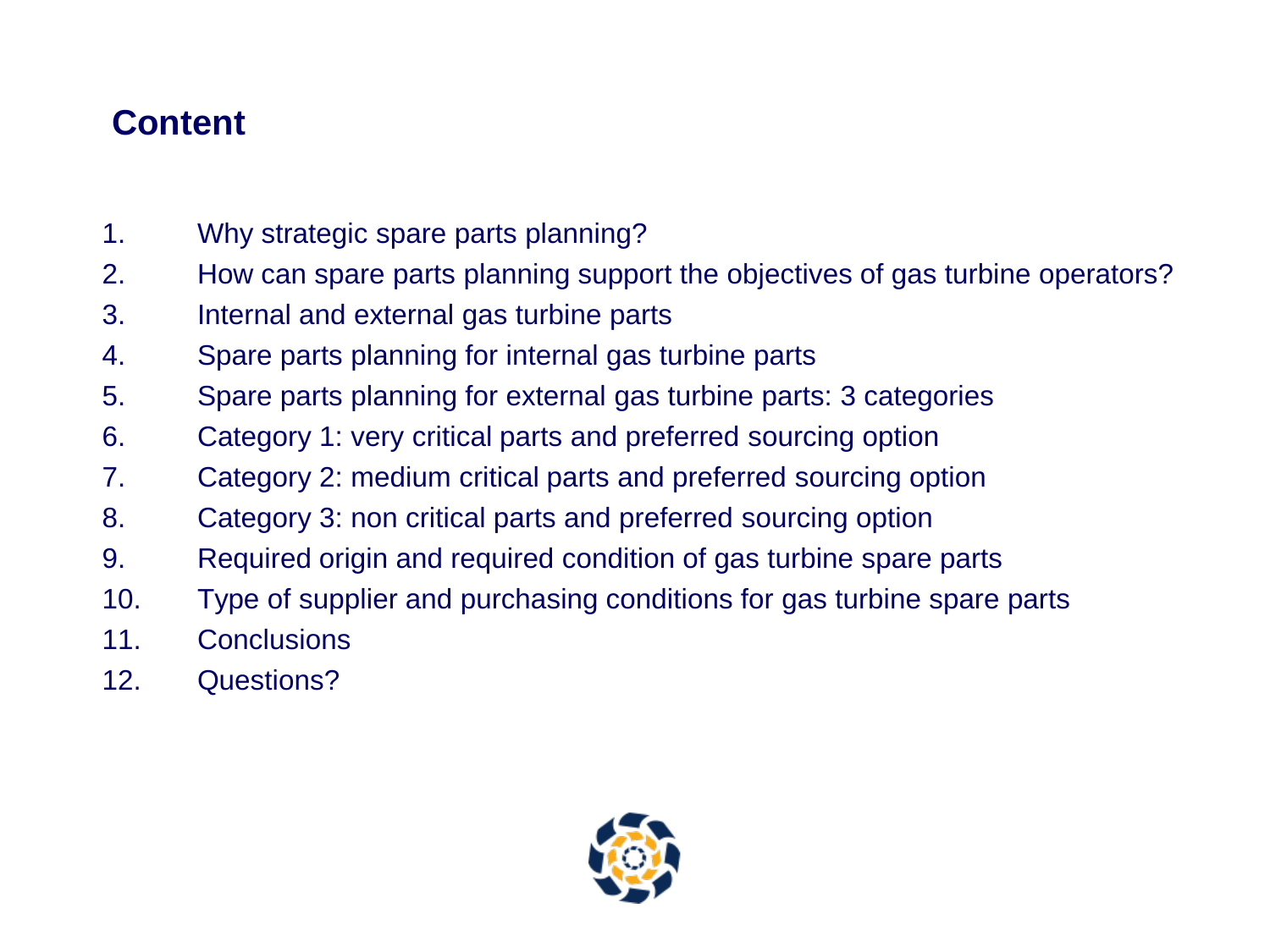## **1. Why strategic spare parts planning?**

Traditional spare parts planning will keep the profitability and the total cost of ownership of your gas turbine operation exactly the same as it always was.

Strategic spare parts planning supports the objectives of most gas turbine operators & owners: improving gas turbine profitability and decreasing total cost of ownership by

- 1. improving gas turbine availability
- 2. improving gas turbine reliability
- 3. improving gas turbine performance
- 4. reducing spare parts purchasing costs

Strategic spare parts planning focuses both on gas turbine revenues and on gas turbine costs: revenues up, costs down.

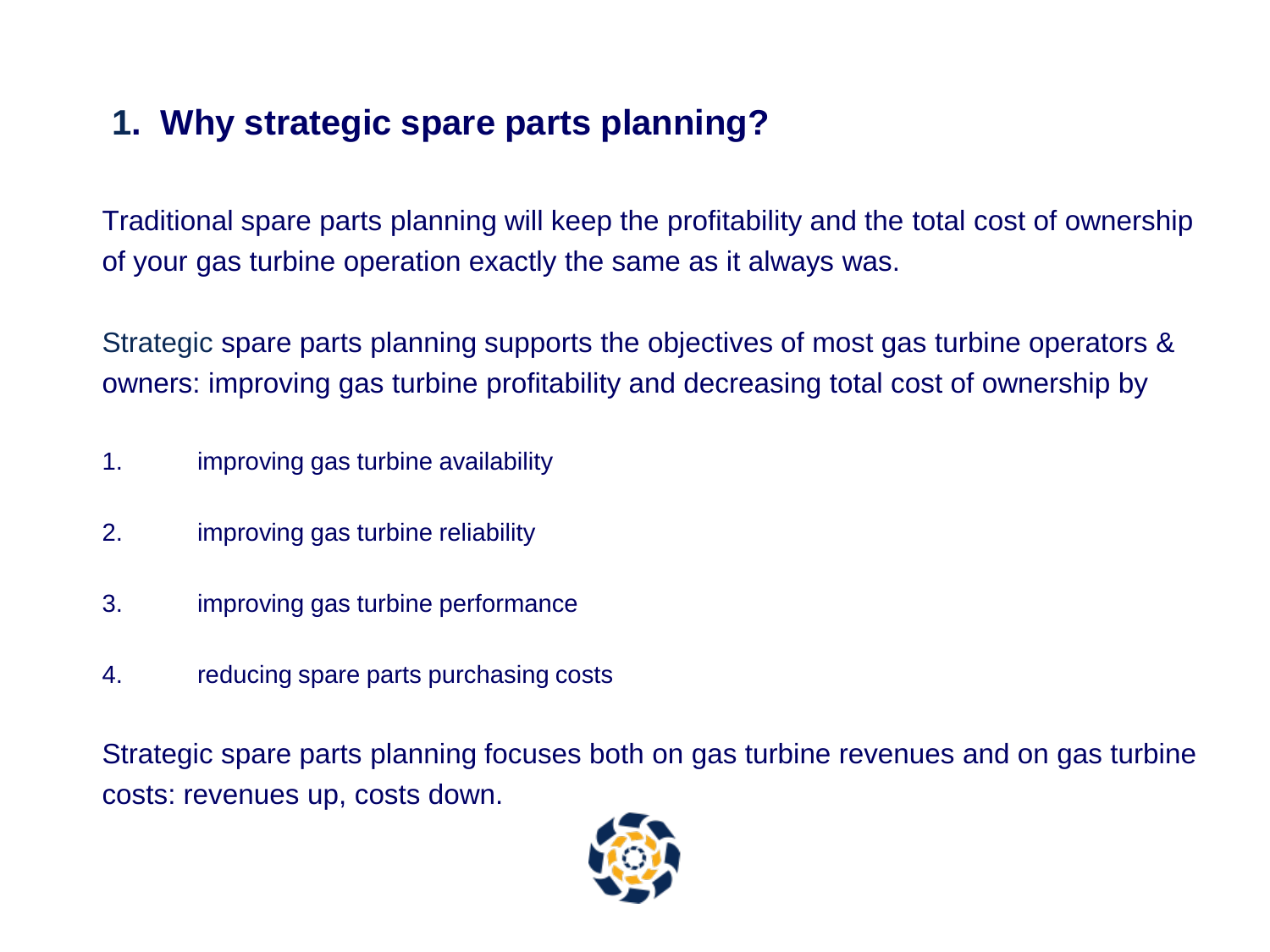#### **2. How can spare parts planning support these objectives?**

Spare parts planning can support the objectives of gas turbine operators in four ways:

- 1. By differentiating between internal and external gas turbine parts
- 2. By differentiating between very critical, medium critical and non critical external parts
- 3. By strategically deciding on spare part origin & spare part condition
- 4. By strategically deciding on type of supplier and purchasing conditions

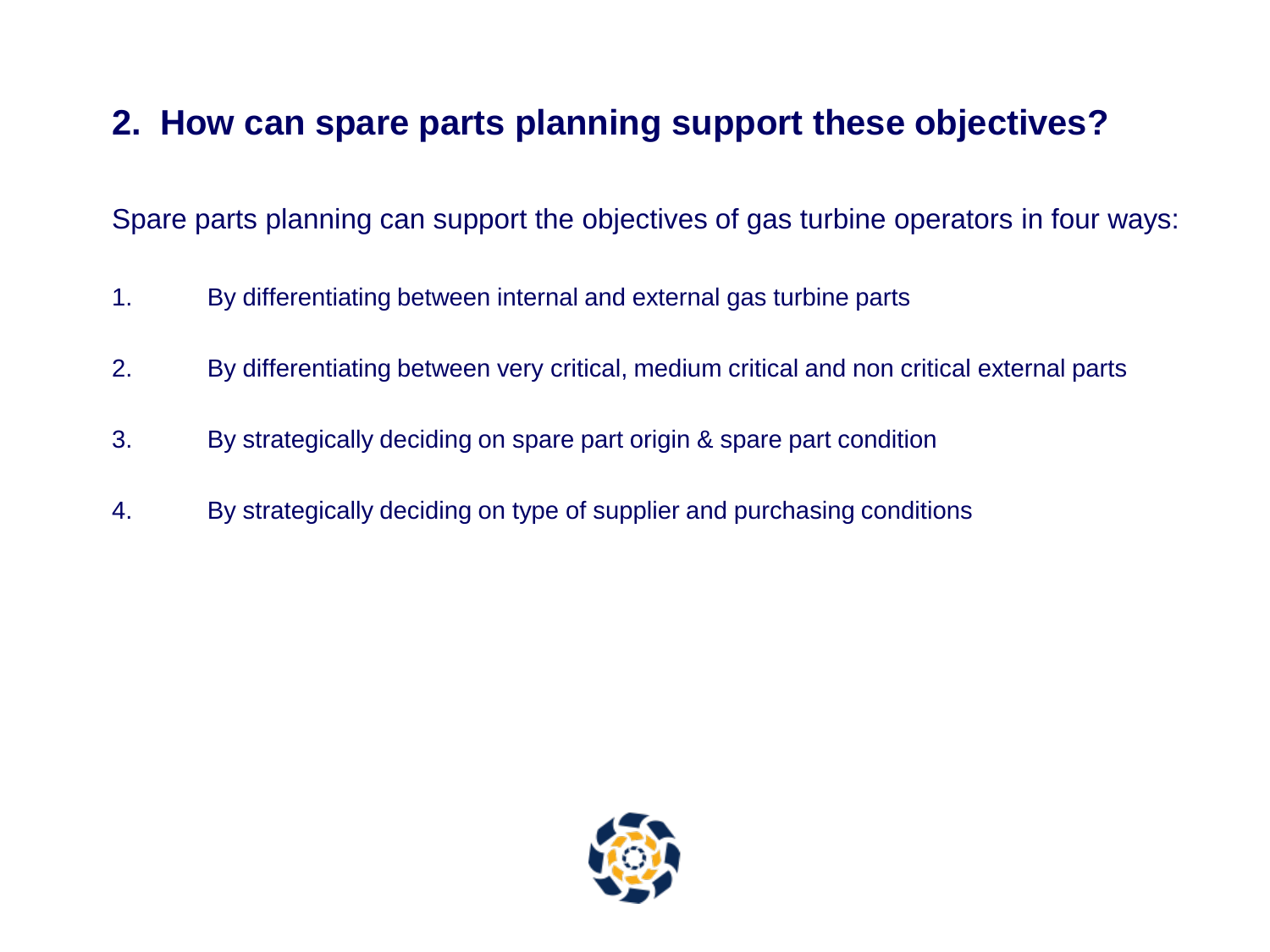#### **3. Internal and external gas turbine parts**

Gas turbine parts:

- internal parts
- external parts

Internal gas turbine parts: rotors, blades, vanes, combustors etc.

External gas turbine parts: parts outside of the gas turbine and all auxiliary systems.

Internal gas turbine parts are obviously very crucial for the proper functioning of a gas turbine but **the majority of all unscheduled stops and unscheduled gas turbine down time is related to a dysfunction of the external parts of a gas turbine**.

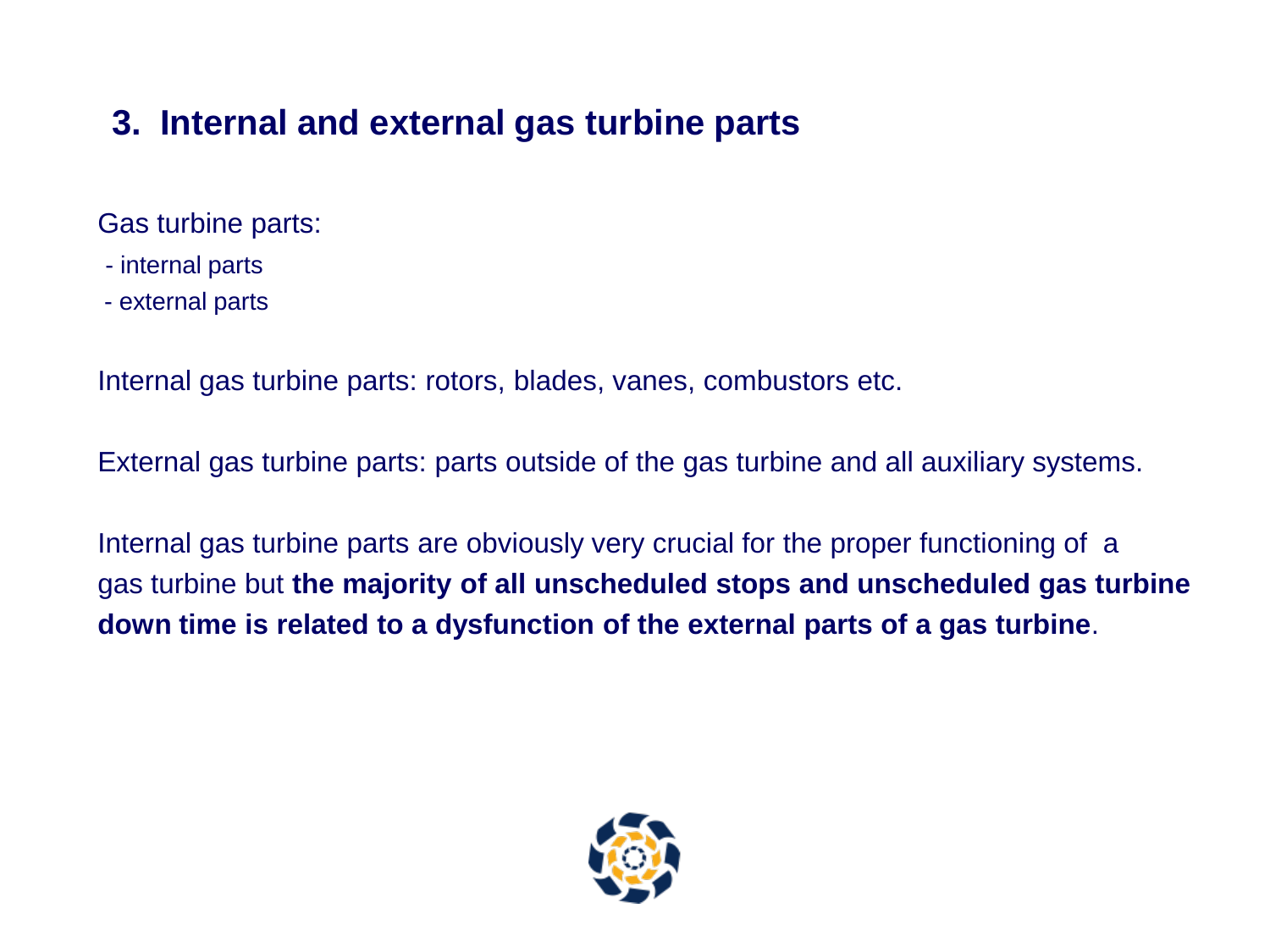#### **4. Spare parts planning for internal gas turbine parts**

#### Internal gas turbine spare parts are:

- most commonly sourced through an OEM
- most commonly part of a maintenance and/or overhaul contract with an OEM
- most commonly procured at the prices and terms & conditions of an OEM

Result: gas turbine owners and operators are very dependent upon the OEM.

But … this situation is changing because alternatives are available now:

- non OEM manufacturers of internal gas turbine parts (e.g. Heico, Chromalloy)
- non OEM companies that refurbish and stock internal parts (several U.S. based companies)

By leaving the internal gas turbine parts (strategically) out of a maintenance and/or overhaul contract with an OEM all gas turbine owners and operators can realize substantial quality benefits and cost benefits.

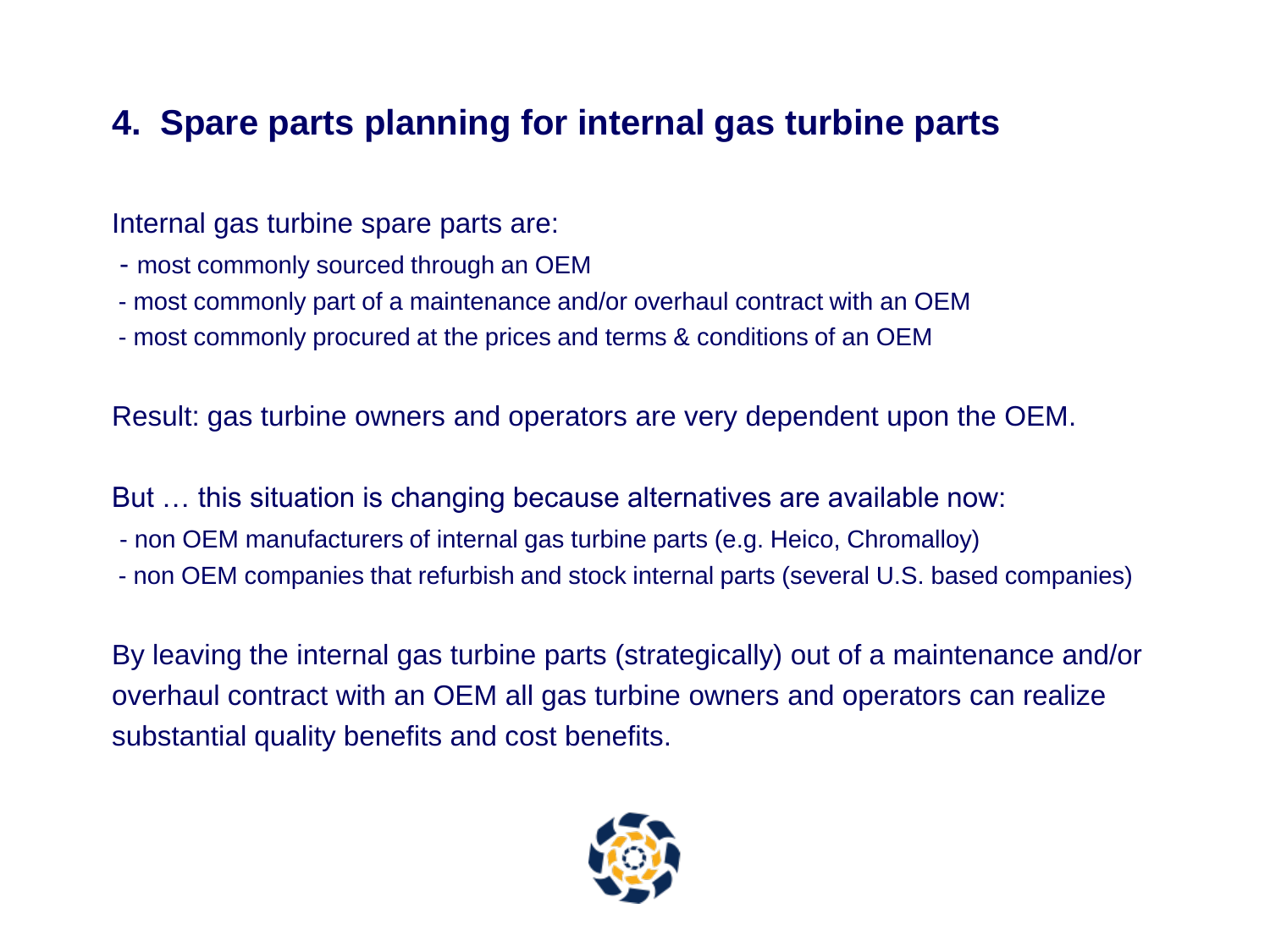#### **5. Spare parts planning for external gas turbine parts**

External parts are all parts outside the gas turbine, e.g. auxiliary systems, hydraulic actuators, gas valves, pressure transmitters, starter systems, thermocouples, speed & flame sensors, control systems, monitoring systems etc.

We distinguish three categories of external gas turbine parts:

- 1. Very critical parts: dysfunction will result in engine shut down or failure to start
- 2. Medium critical parts: dysfunction will not immediately result in engine shutdown
- 3. Non critical parts: dysfunction will not result in engine shutdown or failure to start

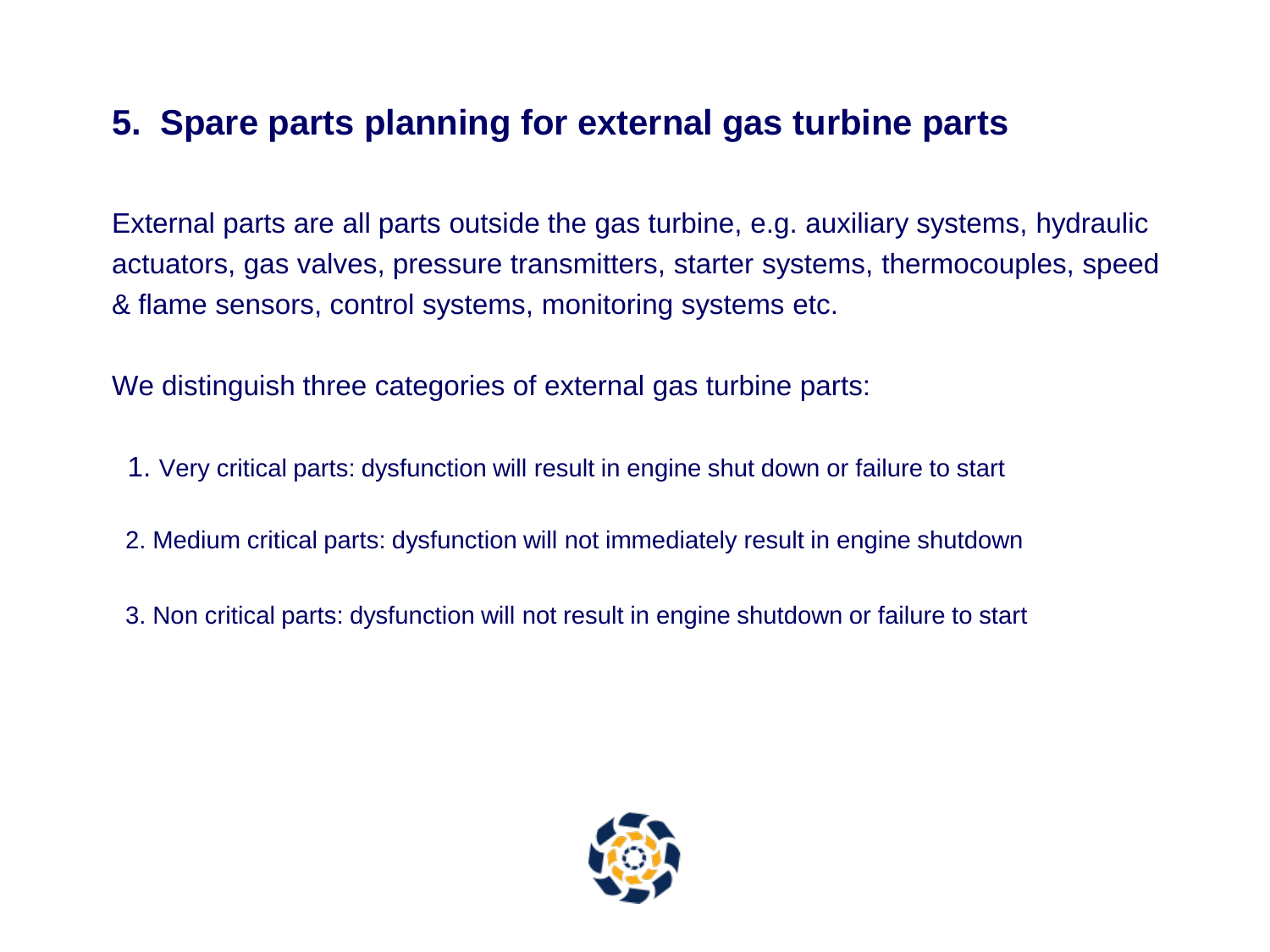#### **6. Category 1: very critical external gas turbine parts**

Very critical parts are those external gas turbine parts that will cause the engine to shut down or to not start up in case of dysfunction.

Typical examples of very critical parts: gas valves, CDP-transmitters, starters, IGV-systems, L&S-pumps etc.

Typical characteristics of very critical parts: long order lead times, high cost items, limited amount of suppliers.

Preferred sourcing option for very critical parts:

In order to reduce the amount of unscheduled shut downs and in order to reduce the total down time of a gas turbine these critical parts need to be either on stock or very close at hand (e.g. a stocking agreement with a preferred gas turbine maintenance service provider).

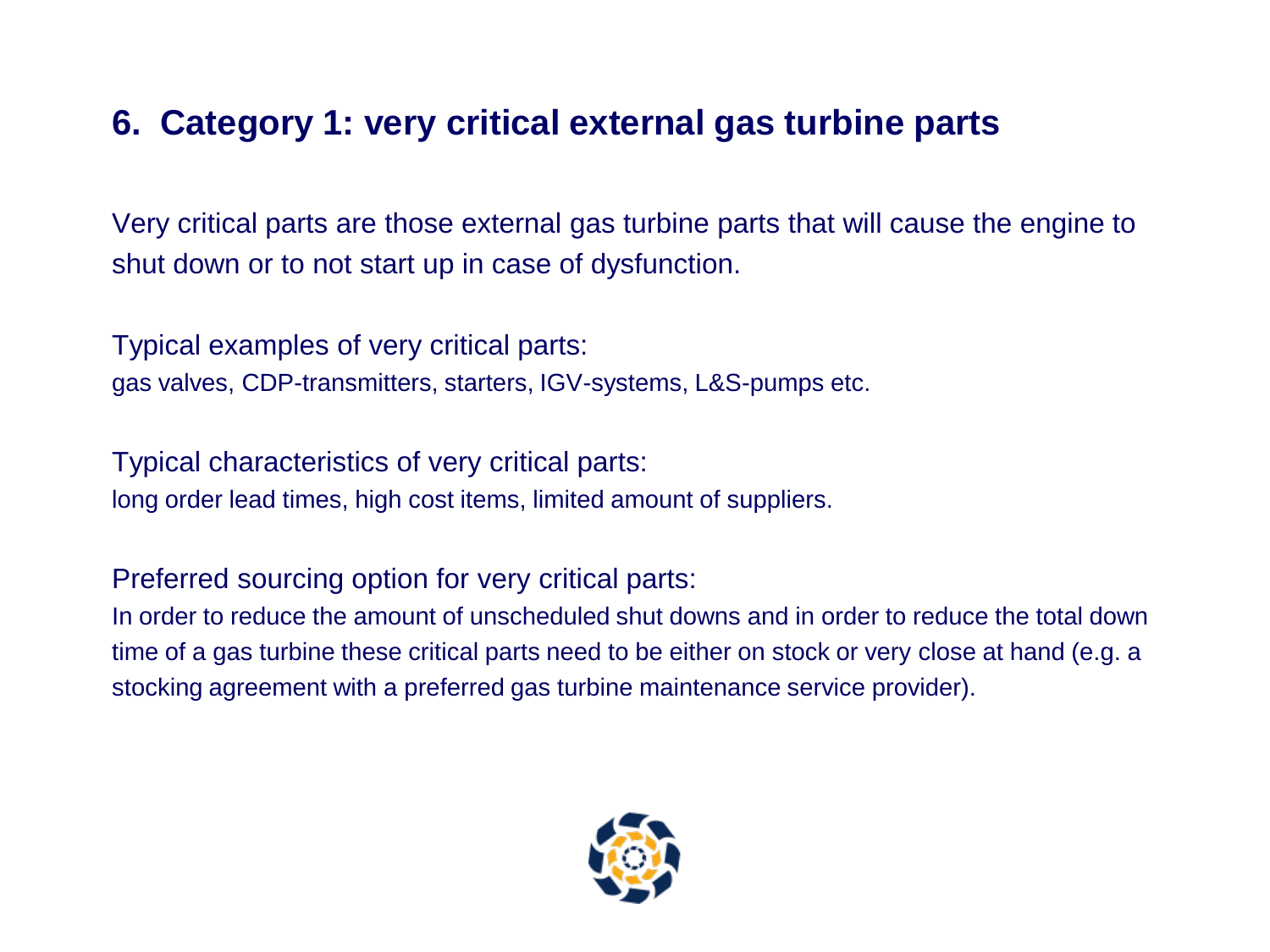#### **7. Category 2: medium critical gas turbine parts**

Medium critical parts are those external gas turbine parts that will not immediately cause the engine to shut down or to not start up in case of dysfunction.

Typical examples of medium critical parts: Brackets, cables, redundant systems such as speed sensors, flame sensors etc.

Typical characteristics of medium critical parts: Availability good, average priced items, limited amount of suppliers.

Preferred sourcing option for medium critical parts:

Since the average lead time is longer than the time to total gas turbine failure:

- medium critical spare parts either on stock or very close at hand
- participating in a spare parts pool (with other gas turbine operators)
- stocking agreement with a preferred gas turbine maintenance service provider

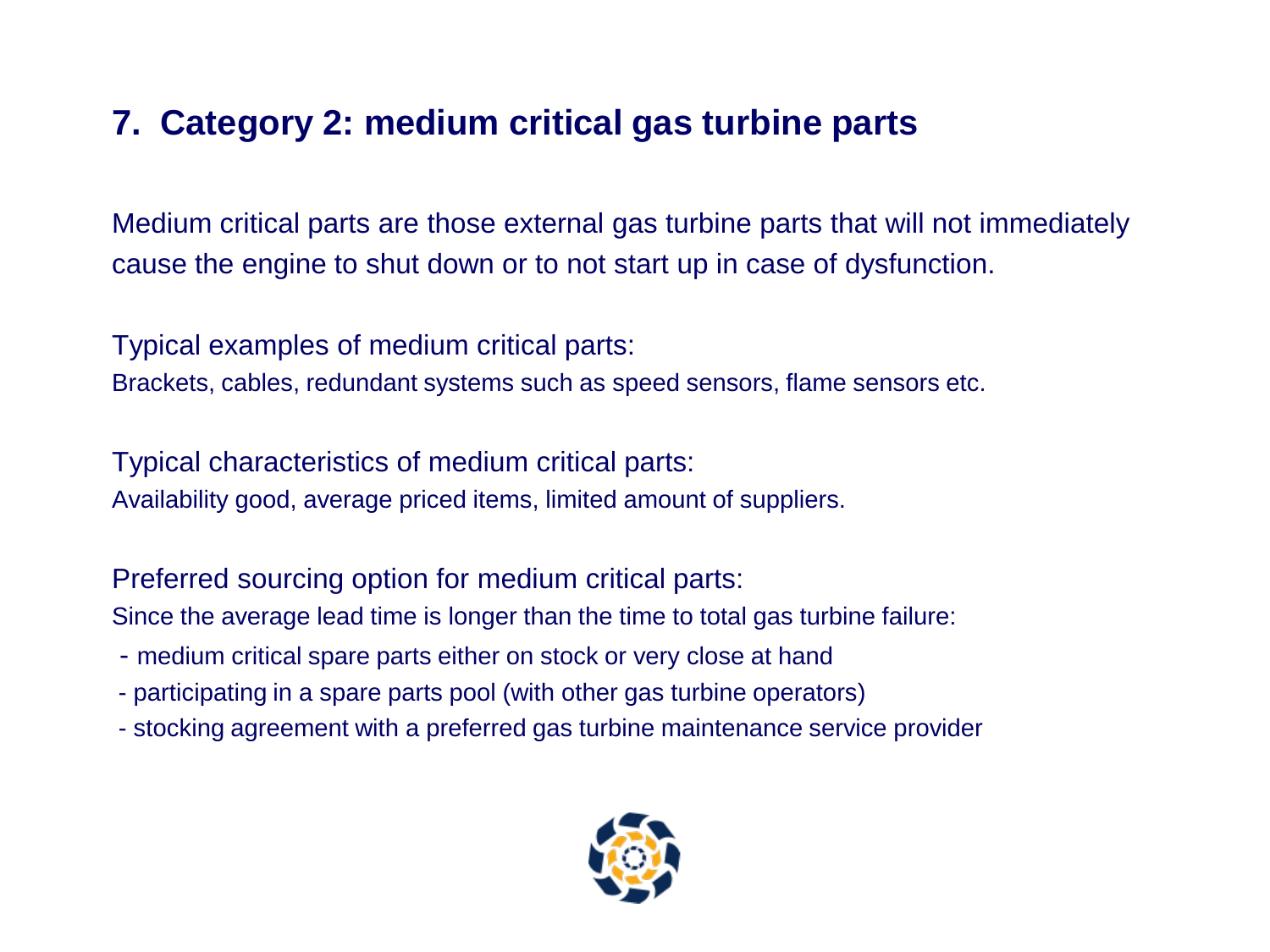#### **8. Category 3: non critical external gas turbine parts**

Non critical parts are those external gas turbine parts that will not cause the engine to shut down or to not start up in case of dysfunction.

Typical examples of non critical parts: Gaskets, o-rings, nuts & bolts etc.

Typical characteristics of non critical parts: Availability good, average prices low, several suppliers.

Preferred sourcing option for non critical parts: Buy for planned maintenance from preferred gas turbine maintenance service provider.

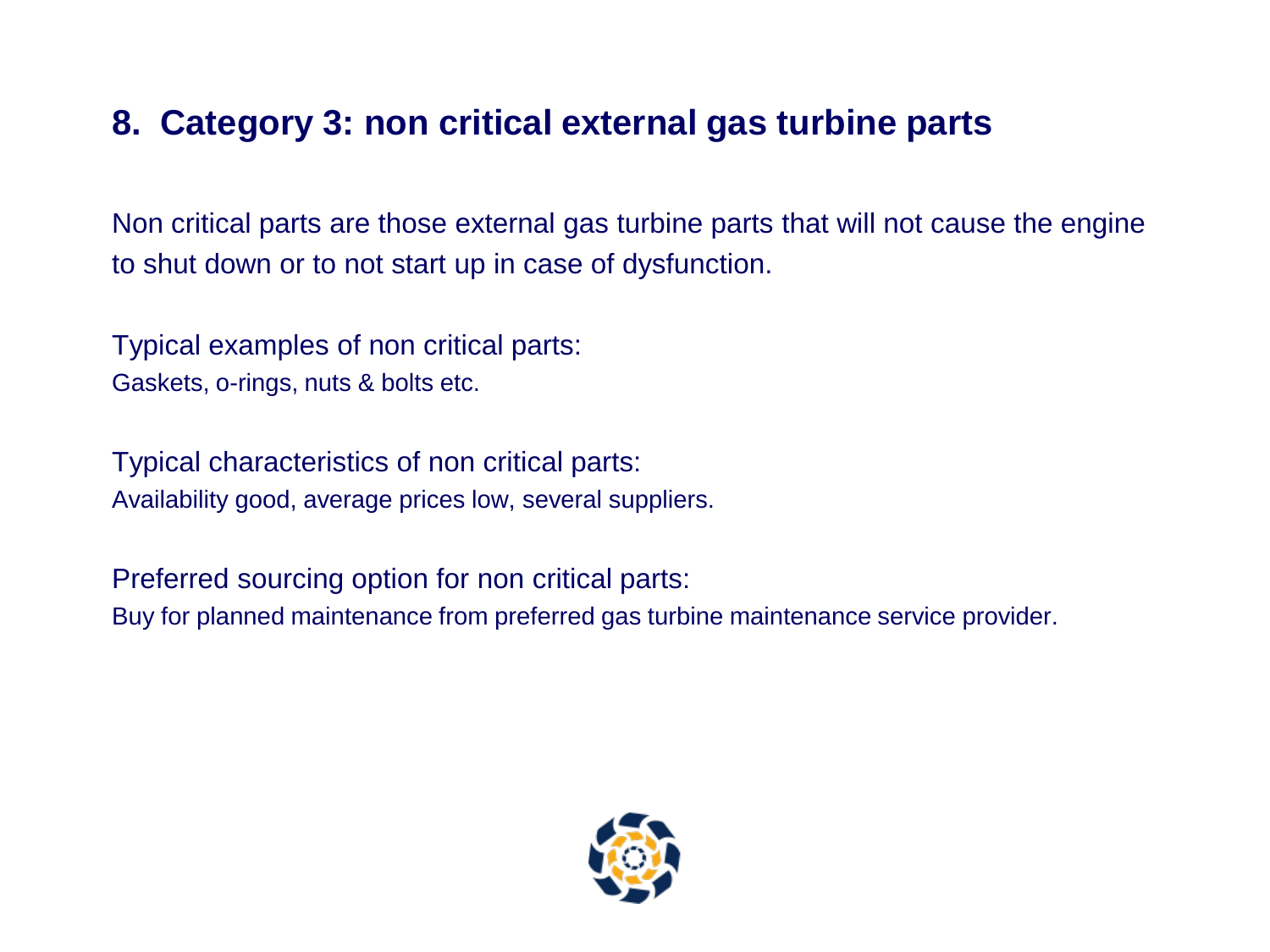#### **9. Required origin and condition of gas turbine spare parts**

A gas turbine operator has the following options for origin and condition of spare parts:

Options based on the origin of the part:

- 1. OEM part, OEM branded
- 2. OEM part, not OEM branded
- 3. Non OEM part (alternative, re-engineered, remanufactured, PMA etc.)

Options based on the condition of the part:

- 1. New factory new
- 2. New old stock (NOS)
- 3. Refurbished/overhauled (OEM certified)
- 4. Used Serviceable (tested & certified)

Strategic decisions on the required origin and the required condition of gas turbine spare parts can lead to substantial cost benefits.

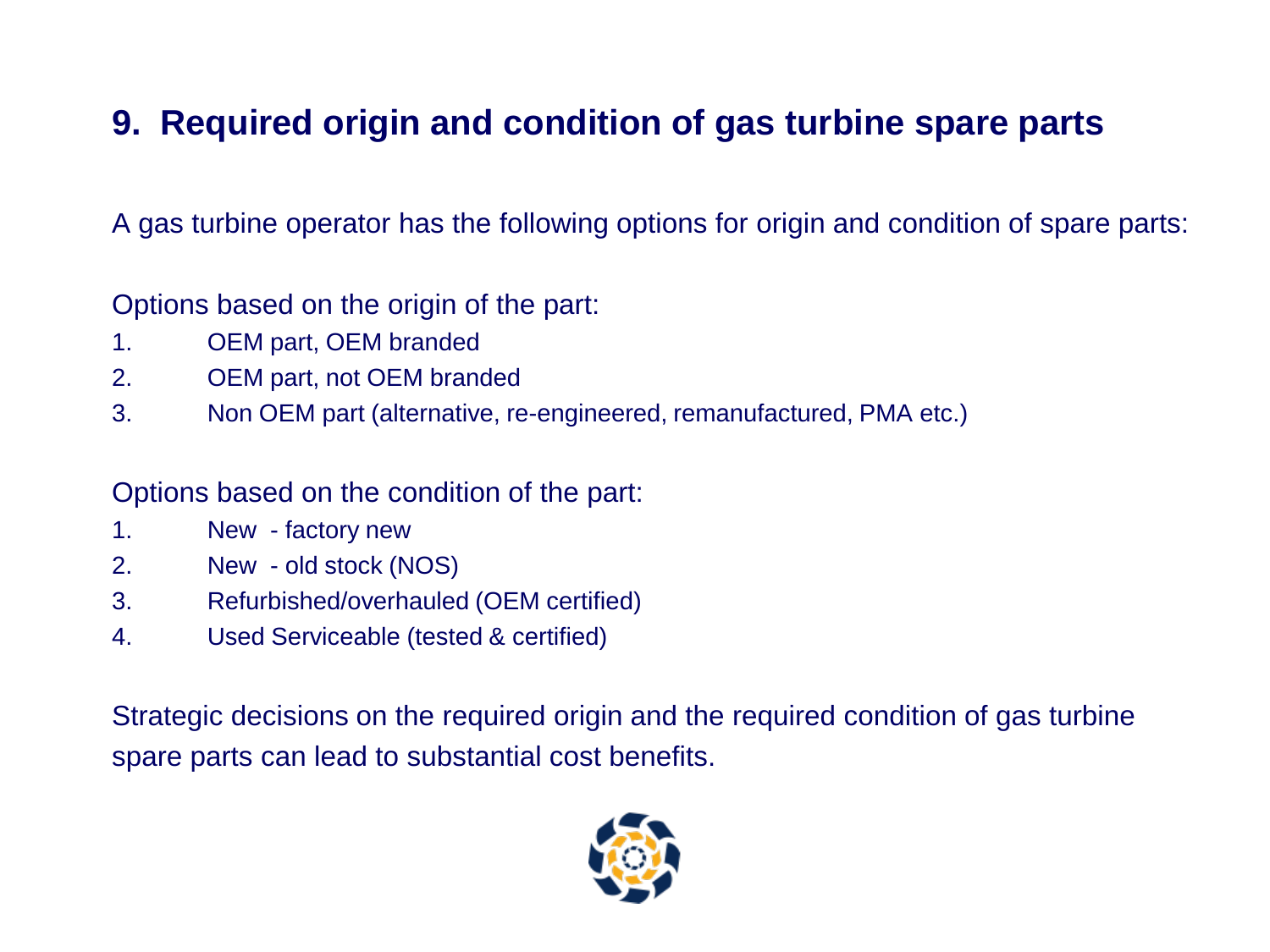### **10. Type of supplier and purchasing conditions**

A gas turbine operator has the following options for the type of supplier for gas turbine spare parts:

- 1. an OEM, OEM branded
- 2. an original parts manufacturer, not OEM branded
- 3. a non OEM parts manufacturer (alternative, PMA, remanufactured)
- 4. an independent gas turbine maintenance service provider
- 5. an independent spare parts broker or trader

In the procurement of gas turbine parts price obviously plays an important role but also other purchasing conditions like:

- 1. lead time
- 2. warranty
- 3. stock position

Strategic decisions on the required type of supplier for gas turbine spare parts and on the required purchasing conditions can lead to substantial cost benefits.

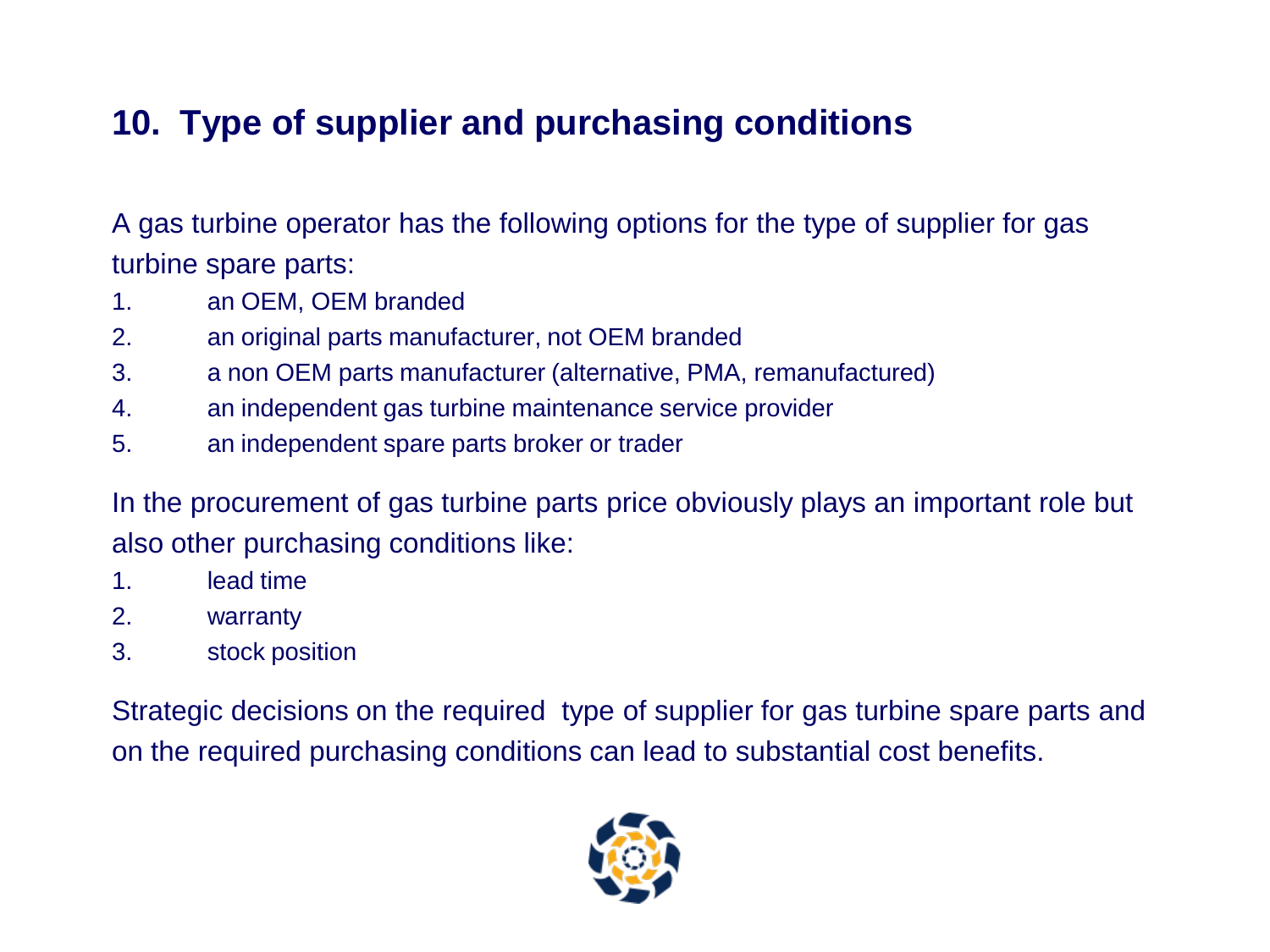## **11. Conclusions**

Strategic spare parts planning can contribute substantially to decreasing the amount of the unscheduled engine stops and the total down time of an engine. This means:

- 1. Improved availability of the gas turbine
- 2. Improved reliability of the gas turbine
- 3. Improved performance of the gas turbine

Strategic spare parts planning can also contribute to a substantial cost reduction in the procurement of gas turbine spare parts due to strategic purchasing decisions:

- 1. Decisions regarding the purchasing of internal and external gas turbine spare parts
- 2. Decisions regarding the purchasing of very critical, medium critical & non critical parts
- 3. Decisions regarding the required origin and the required condition of spare parts
- 4. Decisions regarding the required spare part supplier and required purchasing conditions

Therefore the implementation of a true strategic spare parts planning will contribute substantially to improvement of the profitability of any gas turbine operation.

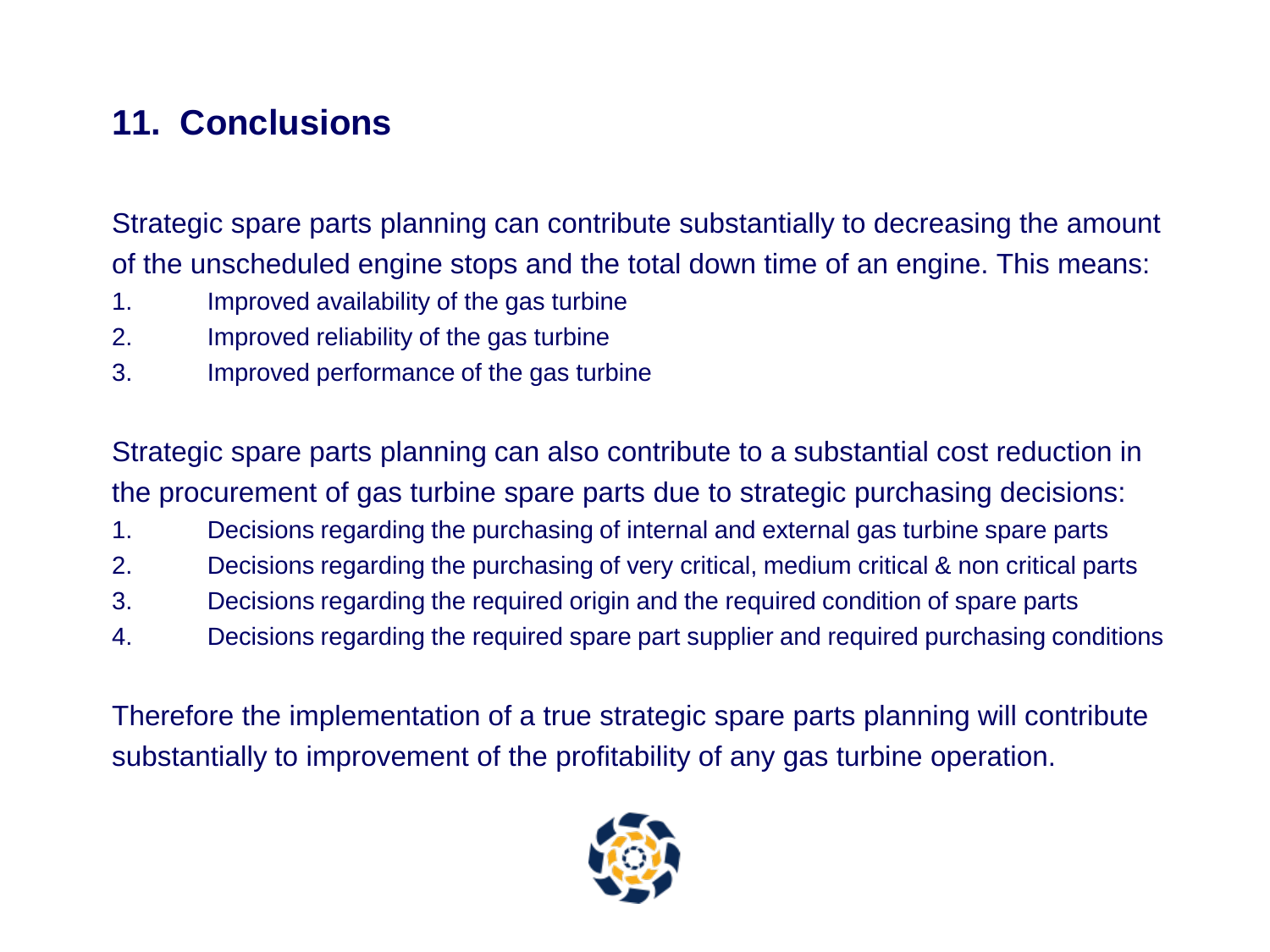

## Questions?